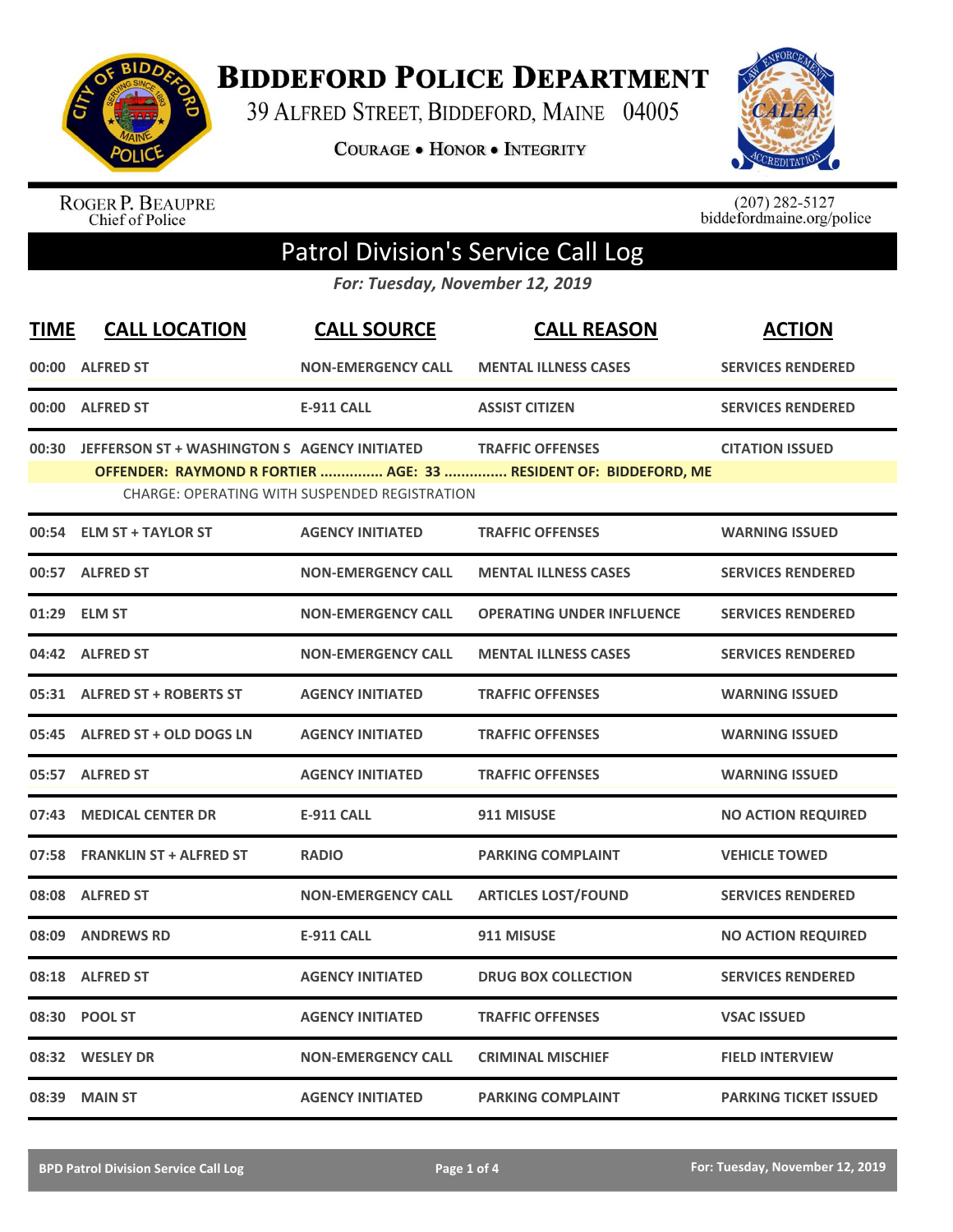| <b>TIME</b> | <b>CALL LOCATION</b>          | <b>CALL SOURCE</b>        | <b>CALL REASON</b>                                                   | <b>ACTION</b>                |
|-------------|-------------------------------|---------------------------|----------------------------------------------------------------------|------------------------------|
|             | 08:48 DEER RUN DR             | <b>WALK-IN AT STATION</b> | <b>THEFT</b>                                                         | <b>REPORT TAKEN</b>          |
|             | 08:51 ELM ST + MAIN ST        | <b>NON-EMERGENCY CALL</b> | <b>TRAFFIC SIGNALS</b>                                               | <b>UNFOUNDED</b>             |
|             | 09:17 SKY OAKS DR             | <b>AGENCY INITIATED</b>   | <b>ANIMAL COMPLAINT</b>                                              | <b>SERVICES RENDERED</b>     |
|             | 09:23 ALFRED ST               | <b>E-911 CALL</b>         | 911 MISUSE                                                           | <b>SERVICES RENDERED</b>     |
|             | 09:26 PIERSONS LN             | <b>NON-EMERGENCY CALL</b> | <b>SUSPICION</b>                                                     | <b>SERVICES RENDERED</b>     |
|             | 09:28 ALFRED ST               | <b>NON-EMERGENCY CALL</b> | ATTEMPTED/THREATENED SUICIDE REPORT TAKEN                            |                              |
|             | 09:44 ALFRED ST               | <b>NON-EMERGENCY CALL</b> | <b>WARRANT ARREST</b>                                                | <b>SERVICES RENDERED</b>     |
|             |                               |                           | OFFENDER: ISAIAH LEE WASHINGTON  AGE: 20  RESIDENT OF: BIDDEFORD, ME |                              |
|             | <b>CHARGE: WARRANT ARREST</b> |                           |                                                                      |                              |
|             | 10:06 ALFRED ST               | <b>NON-EMERGENCY CALL</b> | <b>ARTICLES LOST/FOUND</b>                                           | <b>SERVICES RENDERED</b>     |
|             | 10:32 OLD HOLLIS RD           | <b>AGENCY INITIATED</b>   | <b>ANIMAL COMPLAINT</b>                                              | <b>NEGATIVE CONTACT</b>      |
|             | 10:35 ELM ST + MAIN ST        | <b>WALK-IN AT STATION</b> | <b>TRAFFIC SIGNALS</b>                                               | <b>REFERRED OTHER AGENCY</b> |
| 10:45       | <b>MAPLEWOOD AVE</b>          | <b>NON-EMERGENCY CALL</b> | <b>JUVENILE OFFENSES</b>                                             | <b>SERVICES RENDERED</b>     |
|             | 11:05 ELM ST + MAIN ST        | <b>AGENCY INITIATED</b>   | <b>DIRECTING TRAFFIC</b>                                             | <b>SERVICES RENDERED</b>     |
| 11:07       | <b>NOREASTER WAY</b>          | <b>E-911 CALL</b>         | 911 MISUSE                                                           | <b>REFERRED OTHER AGENCY</b> |
|             | 11:20 BOULDER WAY             | <b>E-911 CALL</b>         | <b>MEDICAL W/ ASSIST</b>                                             | <b>TRANSPORT TO HOSPITAL</b> |
|             | 11:26 ALFRED ST               | <b>WALK-IN AT STATION</b> | <b>PAPERWORK</b>                                                     | <b>REFERRED OTHER AGENCY</b> |
|             | 11:27 QUIMBY ST               | <b>AGENCY INITIATED</b>   | PRO-ACTIVE DV RESPONSE TEAM                                          | <b>NO VIOLATION</b>          |
|             | 12:03 ALFRED ST               | <b>WALK-IN AT STATION</b> | <b>SEX OFFENDER REGISTRATION</b>                                     | <b>REPORT TAKEN</b>          |
|             | 12:08 BACON ST                | <b>NON-EMERGENCY CALL</b> | THEFT OF DOG                                                         | <b>REPORT TAKEN</b>          |
|             | 12:21 POOL ST + BLANDINGS WAY | <b>AGENCY INITIATED</b>   | <b>TRAFFIC OFFENSES</b>                                              | <b>VSAC ISSUED</b>           |
|             | 12:49 SOUTH ST + RIVER RD     | <b>NON-EMERGENCY CALL</b> | <b>SUSPICION</b>                                                     | <b>SERVICES RENDERED</b>     |
|             | 13:44 ALFRED ST               | <b>NON-EMERGENCY CALL</b> | <b>COURT ORDERED CHECK IN</b>                                        | <b>SERVICES RENDERED</b>     |
|             | 13:49 ALFRED ST               | <b>WALK-IN AT STATION</b> | <b>CRIM THREAT / TERRORIZING</b>                                     | <b>REPORT TAKEN</b>          |
|             | 14:43 MAIN ST                 | <b>AGENCY INITIATED</b>   | <b>PRO-ACTIVE DV RESPONSE TEAM</b>                                   | <b>NO VIOLATION</b>          |
|             | <b>14:51 MAIN ST</b>          | <b>AGENCY INITIATED</b>   | <b>ARTICLES LOST/FOUND</b>                                           | <b>REPORT TAKEN</b>          |
|             | 14:54 POOL ST                 | <b>NON-EMERGENCY CALL</b> | <b>PASS STOPPED SCHOOL BUS</b>                                       | <b>NO ACTION REQUIRED</b>    |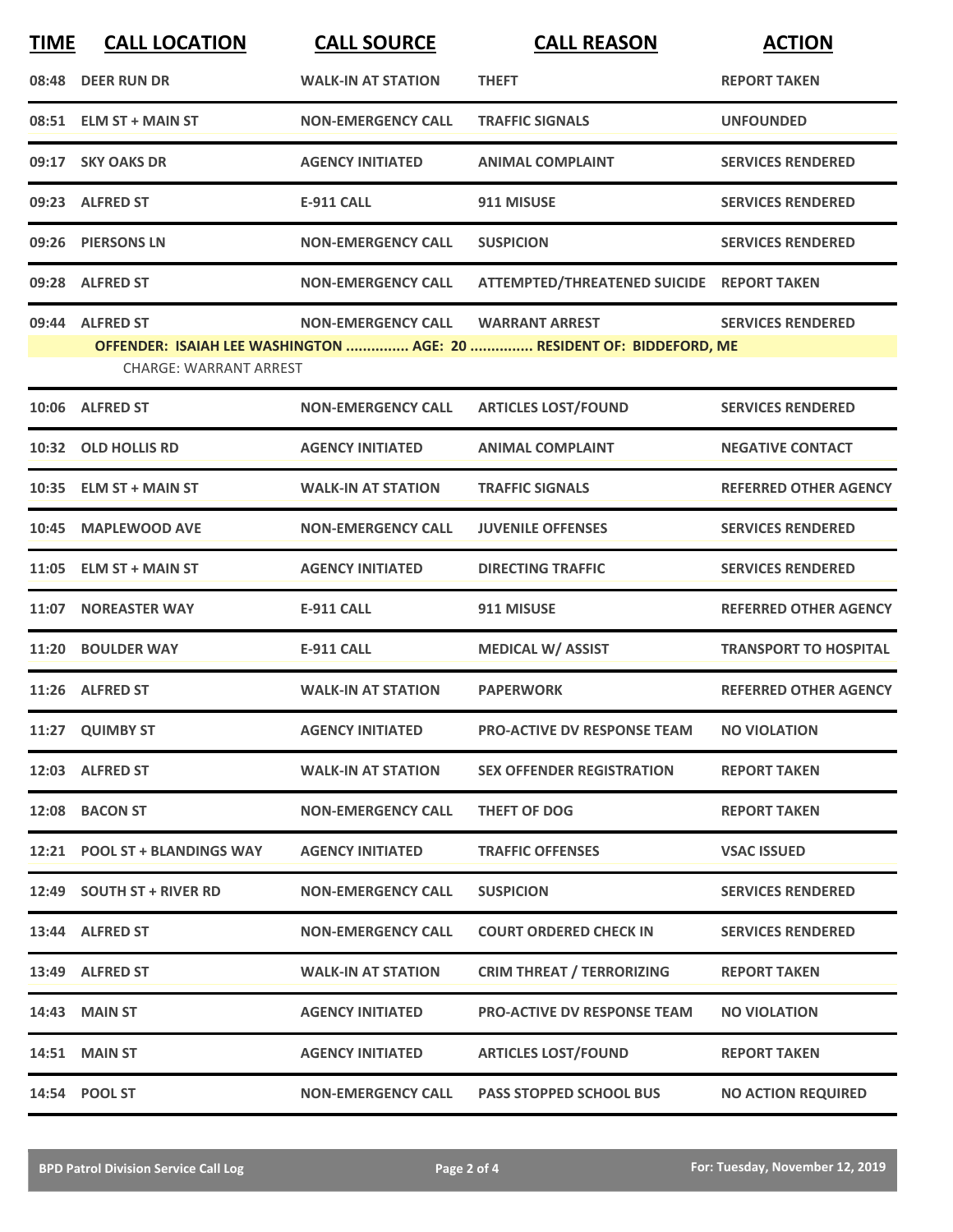| <b>TIME</b> | <b>CALL LOCATION</b>           | <b>CALL SOURCE</b>        | <b>CALL REASON</b>            | <b>ACTION</b>             |
|-------------|--------------------------------|---------------------------|-------------------------------|---------------------------|
|             | 14:55 ELM ST                   | <b>NON-EMERGENCY CALL</b> | <b>MOTOR VEHICLE THEFT</b>    | <b>REPORT TAKEN</b>       |
|             | 15:17 ALFRED ST + BOULDER WAY  | <b>AGENCY INITIATED</b>   | <b>TRAFFIC OFFENSES</b>       | <b>WARNING ISSUED</b>     |
|             | 15:21 PROCTOR RD               | <b>E-911 CALL</b>         | 911 MISUSE                    | <b>NEGATIVE CONTACT</b>   |
|             | 15:25 CLEAVES ST               | <b>AGENCY INITIATED</b>   | <b>PARKING COMPLAINT</b>      | <b>WARNING ISSUED</b>     |
|             | 15:33 LAMBERT ST               | <b>NON-EMERGENCY CALL</b> | <b>BURGLARY</b>               | <b>REPORT TAKEN</b>       |
|             | 16:13 SOUTH ST                 | <b>NON-EMERGENCY CALL</b> | <b>SUSPICION</b>              | <b>SERVICES RENDERED</b>  |
| 16:23       | <b>ELM ST + FOREST ST</b>      | <b>AGENCY INITIATED</b>   | <b>TRAFFIC OFFENSES</b>       | <b>VSAC ISSUED</b>        |
| 16:38       | <b>ELM ST + TAYLOR ST</b>      | <b>AGENCY INITIATED</b>   | <b>TRAFFIC OFFENSES</b>       | <b>WARNING ISSUED</b>     |
|             | 16:42 ALFRED ST + BARRA RD     | <b>AGENCY INITIATED</b>   | <b>TRAFFIC OFFENSES</b>       | <b>WARNING ISSUED</b>     |
|             | 16:58 HILLS BEACH RD + POOL ST | <b>AGENCY INITIATED</b>   | <b>DISABLED VEHICLE</b>       | <b>SERVICES RENDERED</b>  |
|             | 17:15 HILL ST                  | <b>WALK-IN AT STATION</b> | <b>PAPERWORK</b>              | <b>PAPERWORK SERVED</b>   |
|             | 17:33 PIKE ST                  | <b>NON-EMERGENCY CALL</b> | <b>DOMESTIC COMPLAINTS</b>    | <b>REPORT TAKEN</b>       |
| 17:39       | <b>ALFRED ST</b>               | <b>WALK-IN AT STATION</b> | <b>COURT ORDERED CHECK IN</b> | <b>NO VIOLATION</b>       |
|             | 18:03 LINCOLN ST               | <b>E-911 CALL</b>         | 911 MISUSE                    | <b>NO ACTION REQUIRED</b> |
|             | 18:06 ALFRED ST                | <b>AGENCY INITIATED</b>   | <b>TRAFFIC OFFENSES</b>       | <b>WARNING ISSUED</b>     |
|             | 18:09 POOL ST                  | <b>AGENCY INITIATED</b>   | <b>TRAFFIC OFFENSES</b>       | <b>NO ACTION REQUIRED</b> |
|             | 18:15 ALFRED ST + ARENA DR     | <b>AGENCY INITIATED</b>   | <b>TRAFFIC OFFENSES</b>       | <b>WARNING ISSUED</b>     |
|             | 18:27 LINCOLN ST + STONE ST    | <b>AGENCY INITIATED</b>   | <b>TRAFFIC OFFENSES</b>       | <b>VSAC ISSUED</b>        |
|             | 18:28 ELM ST + GOOCH ST        | <b>AGENCY INITIATED</b>   | <b>TRAFFIC OFFENSES</b>       | <b>VSAC ISSUED</b>        |
|             | 18:59 ALFRED ST + ROBERTS ST   | <b>AGENCY INITIATED</b>   | <b>TRAFFIC OFFENSES</b>       | <b>NO ACTION REQUIRED</b> |
|             | 19:07 MAY ST + COLONIAL DR     | <b>AGENCY INITIATED</b>   | <b>TRAFFIC OFFENSES</b>       | <b>WARNING ISSUED</b>     |
|             | 19:16 ELM ST                   | <b>AGENCY INITIATED</b>   | <b>TRAFFIC OFFENSES</b>       | <b>WARNING ISSUED</b>     |
|             | 19:26 ALFRED ST + RAY ST       | <b>AGENCY INITIATED</b>   | <b>TRAFFIC OFFENSES</b>       | <b>WARNING ISSUED</b>     |
|             | 19:51 ALFRED ST + MARINER WAY  | <b>AGENCY INITIATED</b>   | <b>TRAFFIC OFFENSES</b>       | <b>WARNING ISSUED</b>     |
|             | 20:09 POOL ST                  | <b>AGENCY INITIATED</b>   | <b>TRAFFIC OFFENSES</b>       | <b>WARNING ISSUED</b>     |
|             | 20:35 ANDREWS RD               | <b>E-911 CALL</b>         | 911 MISUSE                    | <b>NO ACTION REQUIRED</b> |